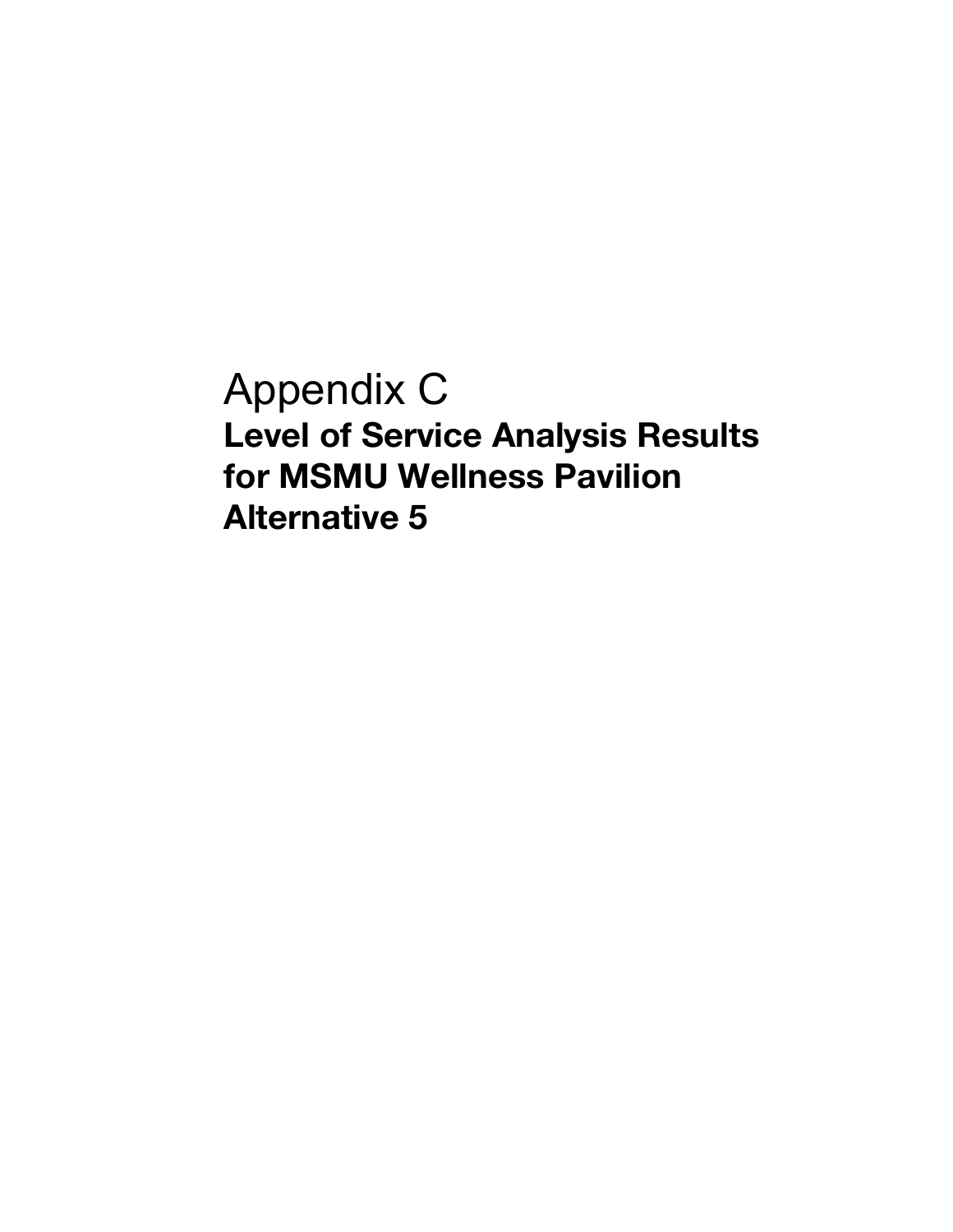## **FEHR&PEERS**

*LA15-2802* 

## Memorandum

| Subject: | Level of Service Analysis Results for MSMU Wellness Pavilion Alternative 5 |
|----------|----------------------------------------------------------------------------|
| From:    | Tom Gaul and Vivian Lee                                                    |
| To:      | Mike Harden, ESA                                                           |
| Date:    | May 18, 2021                                                               |

As required by the California Environmental Quality Act (CEQA), the Mount Saint Mary's University (MSMU) Wellness Pavilion Draft Environmental Impact Report (EIR) analyzed a reasonable range of potentially feasible alternatives that could attain most of the basic Project objectives, while avoiding or substantially lessening any of the significant environmental effects of the Project. A new alternative (Alternative 5) was formulated in response to comments received during the Draft EIR public comment period and feedback provided at MSMU's community outreach events.

With respect to Transportation and Traffic impacts, the Draft EIR studied the Project's traffic impacts using the level of service (LOS) criteria, which involved an analysis of whether the Project would contribute to delays at area intersections and cause congestion on nearby individual street segments. On July 1, 2020, changes to the CEQA Guidelines took effect which require local agencies to analyze traffic impacts using vehicle miles traveled (VMT) instead of LOS. The Los Angeles Department of Transportation (LADOT) has adopted Transportation Assessment Guidelines (TAG) screening criteria which provide that a project is not required to analyze VMT if it does not generate a net increase of 250 or more daily vehicle trips. As explained in Chapter III, *Revisions, Clarifications, and Corrections*, of the Final EIR, both the Project and Alternative 5 would fall below the 250 weekday vehicle trips per day threshold. A discussion of the potential VMT impacts of both the Project and Alternative 5 are provided in Appendix B to the Final EIR. In order to provide a clear comparison to the Project's traffic analysis contained in the Draft EIR, Fehr & Peers was asked to run a complete analysis of Alternative 5's traffic impacts using the LOS criteria. That analysis follows below, and also appears in Chapter III, *Revisions, Clarifications, and Corrections*, of the Final EIR, along with a discussion comparing the LOS traffic impacts of Alternative 5 to those of the Project.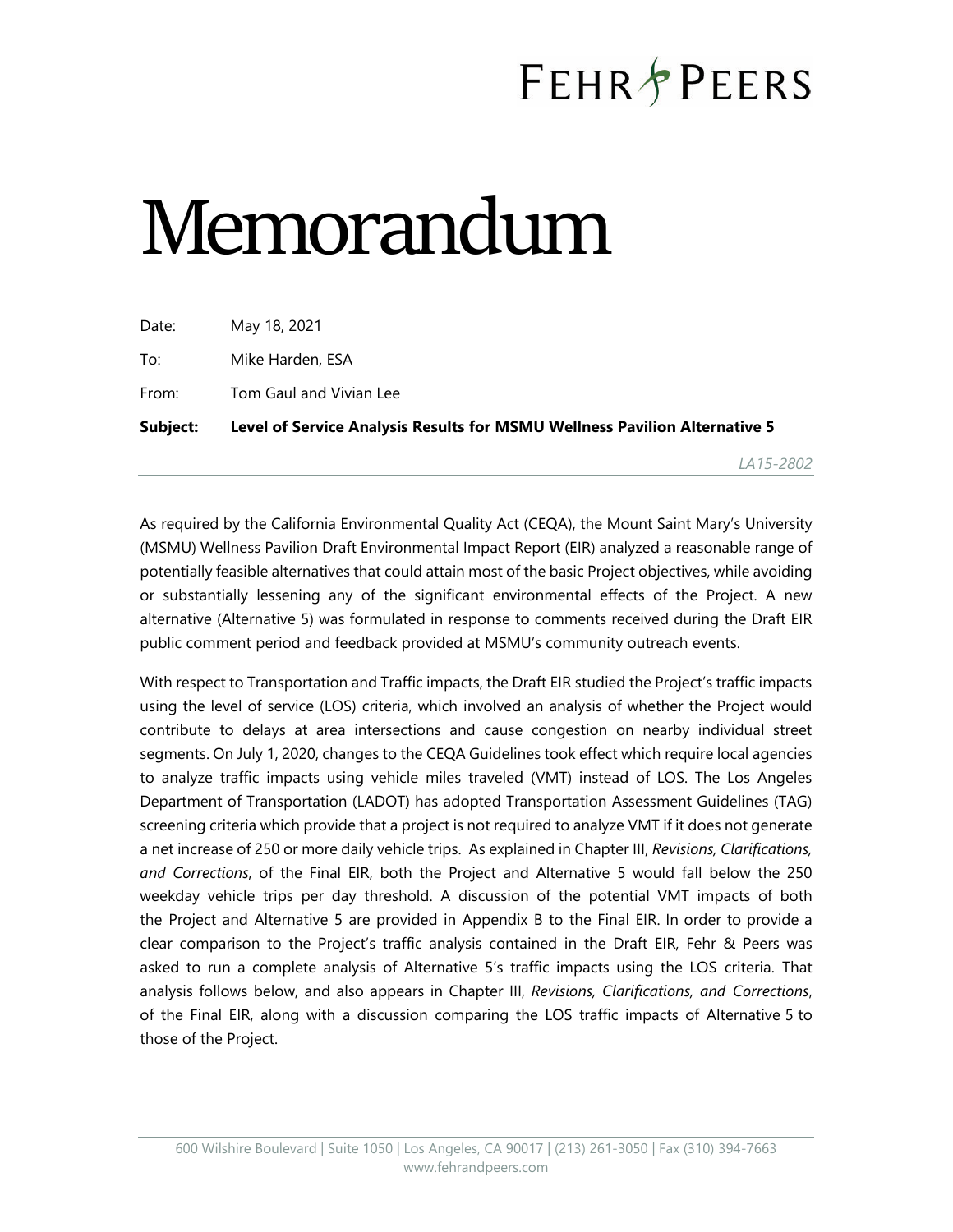

## **Level of Service Analysis – School Year**

During the school year, Alternative 5 eliminates any Health and Wellness Speaker Series events and Other Wellness/Sports Activities events with outside guests that would start between 7:00-9:30 AM and 4:00-7:30 PM or end between 6:30-9:00 AM or 3:30-7:00 PM on weekdays, and requires that Club Sports activities do not begin earlier than 7:30 PM on weekdays (PDF-TRAF-11). As such, these events would not generate trips during peak hours.

For the peak hour intersection analyses for the new school year events, Alternative 5 would not have any significant intersection impacts during the AM and PM peak hours for both Existing and Future conditions, as shown in Tables 1 and 3 respectively.

## **Level of Service Analysis – Summer**

During the summer, Alternative 5 requires that campers attending Summer Sports Camps with more than 50 campers travel via shuttles and/or carpools. The number of allowable trips for each peak period would be restricted to 71 inbound and 31 outbound trips during any single hour within the weekday 7:00-9:00 AM peak period, 8 inbound and 34 outbound trips during the weekday 3:00- 4:00 PM peak hour, and 3 inbound and 8 outbound trips during any single hour within the weekday 4:00-6:00 PM peak period (PDF-TRAF-13).

For the peak hour intersection analyses for summer events based on the established maximum vehicle trip caps, Alternative 5 would not produce any significant intersection impacts during the three analyzed peak hours for both Existing and Future conditions, as shown in Tables 2 and 4 respectively.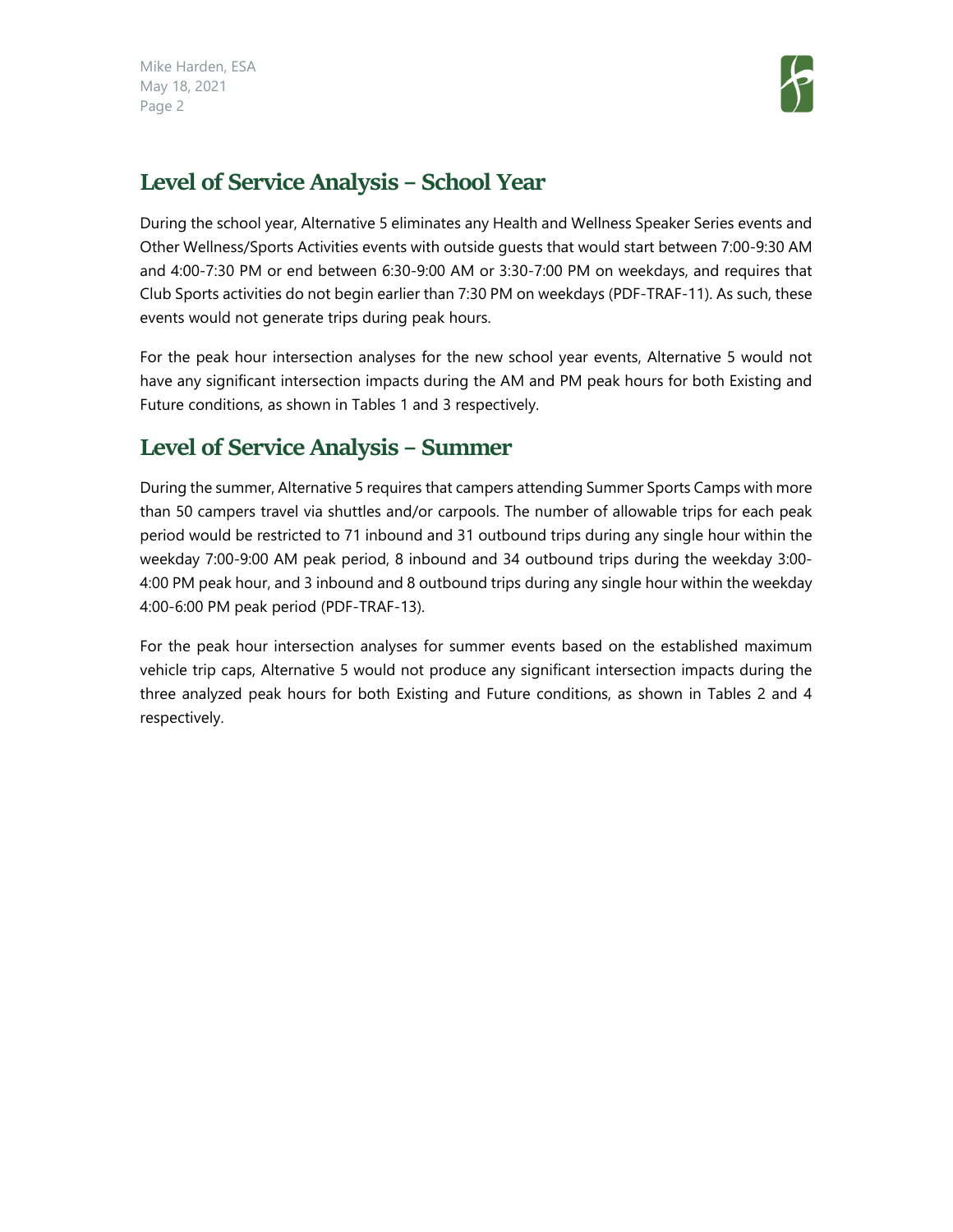| <b>EXISTING +</b><br>V/C<br><b>PEAK</b><br><b>EXISTING</b><br>NO.<br><b>PROJECT</b><br><b>INTERSECTION</b><br><b>HOUR</b><br><b>INCREASE</b><br>V/C<br>V/C<br><b>LOS</b><br><b>LOS</b><br>$\mathbf{1}$<br>Cliffwood Ave &<br>AM<br>0.465<br>0.465<br>Α<br>0.000<br>No<br>Α<br>Sunset Blvd<br>5-6 PM<br>0.252<br>0.252<br>Α<br>0.000<br>No<br>A<br>6-7 PM<br>0.189<br>0.189<br>0.000<br>Α<br>No<br>Α<br>$\overline{c}$<br>D<br>0.827<br>D<br>Kenter Ave &<br>AM<br>0.827<br>0.000<br>No<br>5-6 PM<br>0.527<br>0.527<br>A<br>0.000<br>Sunset Blvd<br>Α<br>No<br>0.520<br>0.520<br>0.000<br>6-7 PM<br>Α<br>No<br>Α<br>3<br>A<br>Bundy Dr &<br>AM<br>0.570<br>A<br>0.570<br>0.000<br>No<br>1.046<br>Sunset Blvd<br>5-6 PM<br>1.046<br>F<br>0.000<br>No<br>F<br>E<br>0.903<br>E<br>6-7 PM<br>0.903<br>0.000<br>No<br>A<br>4<br>Saltair Ave &<br>AM<br>0.529<br>A<br>0.529<br>0.000<br>No<br>F<br>5-6 PM<br>1.117<br>F<br>1.117<br>0.000<br>No<br>Sunset Blvd<br>E<br>Ε<br>6-7 PM<br>0.981<br>0.981<br>0.000<br>No<br>$\overline{C}$<br>5<br>$\mathsf C$<br>Barrington Ave &<br>No<br>AM<br>0.746<br>0.746<br>0.000<br>F<br>F<br>5-6 PM<br>1.403<br>1.403<br>0.000<br>Sunset Blvd<br>No<br>F<br>F<br>6-7 PM<br>1.213<br>1.213<br>0.000<br>No<br>6<br>Church Ln &<br>A<br>AM<br>0.489<br>A<br>0.489<br>0.000<br>No<br>0.699<br>$\sf B$<br>I-405 SB Ramps<br>5-6 PM<br>0.699<br>0.000<br>В<br>No<br>6-7 PM<br>0.664<br>0.664<br>В<br>0.000<br>В<br>No<br>$\mathsf C$<br>$\overline{7}$<br>Church Ln &<br>0.727<br>$\mathsf C$<br>0.727<br>0.000<br>AM<br>No<br>Sunset Blvd<br>5-6 PM<br>0.701<br>C<br>0.701<br>C<br>0.000<br>No<br>0.672<br>В<br>0.672<br>В<br>0.000<br>6-7 PM<br>No<br>8<br>B<br>$\sf B$<br>I-405 NB Ramps &<br>0.673<br>0.673<br>0.000<br>AM<br>No<br>Sunset Blvd<br>5-6 PM<br>0.317<br>0.317<br>0.000<br>Α<br>Α<br>No<br>6-7 PM<br>0.306<br>0.306<br>Α<br>0.000<br>No<br>Α<br>9<br>N Bundy Dr &<br>AM<br>0.577<br>A<br>0.577<br>A<br>0.000<br>No<br>San Vicente Blvd<br>5-6 PM<br>0.597<br>0.597<br>Α<br>0.000<br>No<br>Α<br>0.539<br>6-7 PM<br>0.539<br>0.000<br>No<br>Α<br>Α<br>S Bundy Dr &<br>10<br>0.550<br>A<br>AM<br>Α<br>0.550<br>0.000<br>No<br>5-6 PM<br>0.514<br>0.514<br>A<br>0.000<br>San Vicente Blvd<br>Α<br>No<br>0.489<br>0.000<br>6-7 PM<br>0.489<br>Α<br>No<br>Α<br>B<br>B<br>Bundy Dr &<br>0.696<br>11<br>AM<br>0.696<br>0.000<br>No<br><b>Wilshire Blvd</b><br>5-6 PM<br>0.718<br>0.718<br>C<br>0.000<br>C<br>No<br>6-7 PM<br>0.666<br>0.666<br>В<br>0.000<br>В<br>No<br>Mandeville Canyon Rd &<br>12<br>0.869<br>D<br>0.869<br>D<br>0.000<br>No<br>AM<br>Sunset Blvd<br>5-6 PM<br>0.371<br>0.371<br>0.000<br>No<br>Α<br>Α<br>0.339<br>0.339<br>0.000<br>6-7 PM<br>No<br>Α<br>Α<br>Allenford Ave &<br>13<br>0.607<br>B<br>0.607<br>B<br>0.000<br>No<br>AM<br>Sunset Blvd<br>5-6 PM<br>0.518<br>0.518<br>0.000<br>Α<br>No<br>Α<br>6-7 PM<br>0.473<br>0.473<br>0.000<br>Α<br>А<br>No<br>$\overline{C}$<br>$\mathsf C$<br>26th Street &<br>14<br>0.738<br>0.738<br>0.000<br>No<br>AM<br>5-6 PM<br>$\mathsf C$<br>0.773<br>$\mathsf C$<br>0.773<br>0.000<br>San Vicente Blvd<br>No<br>0.772<br>C<br>0.772<br>C<br>0.000<br>6-7 PM<br>No<br><b>EXISTING +</b><br><b>EXISTING</b><br><b>PEAK</b><br><b>DELAY</b><br><b>PROJECT</b><br>NO.<br><b>INTERSECTION</b><br><b>HOUR</b><br><b>INCREASE</b><br><b>DELAY</b><br><b>DELAY</b><br><b>LOS</b><br><b>LOS</b><br>(sec.)<br>(sec.) | <b>MSMU WELLNESS PAVILION PROJECT</b><br><b>EXISTING PLUS PROJECT INTERSECTION LEVELS OF SERVICE AND IMPACT ANALYSIS</b><br><b>ALTERNATIVE 5 - SCHOOL YEAR</b> |  |  |  |  |  |  |  |                    |
|--------------------------------------------------------------------------------------------------------------------------------------------------------------------------------------------------------------------------------------------------------------------------------------------------------------------------------------------------------------------------------------------------------------------------------------------------------------------------------------------------------------------------------------------------------------------------------------------------------------------------------------------------------------------------------------------------------------------------------------------------------------------------------------------------------------------------------------------------------------------------------------------------------------------------------------------------------------------------------------------------------------------------------------------------------------------------------------------------------------------------------------------------------------------------------------------------------------------------------------------------------------------------------------------------------------------------------------------------------------------------------------------------------------------------------------------------------------------------------------------------------------------------------------------------------------------------------------------------------------------------------------------------------------------------------------------------------------------------------------------------------------------------------------------------------------------------------------------------------------------------------------------------------------------------------------------------------------------------------------------------------------------------------------------------------------------------------------------------------------------------------------------------------------------------------------------------------------------------------------------------------------------------------------------------------------------------------------------------------------------------------------------------------------------------------------------------------------------------------------------------------------------------------------------------------------------------------------------------------------------------------------------------------------------------------------------------------------------------------------------------------------------------------------------------------------------------------------------------------------------------------------------------------------------------------------------------------------------------------------------------------------------------------------------------------------------------------------------------------------------------------------------------------------------------------------------------------------------------------------------------------------------------------------------------------------------------------------------------------------------------------------------------------------|----------------------------------------------------------------------------------------------------------------------------------------------------------------|--|--|--|--|--|--|--|--------------------|
|                                                                                                                                                                                                                                                                                                                                                                                                                                                                                                                                                                                                                                                                                                                                                                                                                                                                                                                                                                                                                                                                                                                                                                                                                                                                                                                                                                                                                                                                                                                                                                                                                                                                                                                                                                                                                                                                                                                                                                                                                                                                                                                                                                                                                                                                                                                                                                                                                                                                                                                                                                                                                                                                                                                                                                                                                                                                                                                                                                                                                                                                                                                                                                                                                                                                                                                                                                                                              |                                                                                                                                                                |  |  |  |  |  |  |  | <b>SIGNIFICANT</b> |
|                                                                                                                                                                                                                                                                                                                                                                                                                                                                                                                                                                                                                                                                                                                                                                                                                                                                                                                                                                                                                                                                                                                                                                                                                                                                                                                                                                                                                                                                                                                                                                                                                                                                                                                                                                                                                                                                                                                                                                                                                                                                                                                                                                                                                                                                                                                                                                                                                                                                                                                                                                                                                                                                                                                                                                                                                                                                                                                                                                                                                                                                                                                                                                                                                                                                                                                                                                                                              |                                                                                                                                                                |  |  |  |  |  |  |  | <b>IMPACT?</b>     |
|                                                                                                                                                                                                                                                                                                                                                                                                                                                                                                                                                                                                                                                                                                                                                                                                                                                                                                                                                                                                                                                                                                                                                                                                                                                                                                                                                                                                                                                                                                                                                                                                                                                                                                                                                                                                                                                                                                                                                                                                                                                                                                                                                                                                                                                                                                                                                                                                                                                                                                                                                                                                                                                                                                                                                                                                                                                                                                                                                                                                                                                                                                                                                                                                                                                                                                                                                                                                              |                                                                                                                                                                |  |  |  |  |  |  |  |                    |
|                                                                                                                                                                                                                                                                                                                                                                                                                                                                                                                                                                                                                                                                                                                                                                                                                                                                                                                                                                                                                                                                                                                                                                                                                                                                                                                                                                                                                                                                                                                                                                                                                                                                                                                                                                                                                                                                                                                                                                                                                                                                                                                                                                                                                                                                                                                                                                                                                                                                                                                                                                                                                                                                                                                                                                                                                                                                                                                                                                                                                                                                                                                                                                                                                                                                                                                                                                                                              |                                                                                                                                                                |  |  |  |  |  |  |  |                    |
|                                                                                                                                                                                                                                                                                                                                                                                                                                                                                                                                                                                                                                                                                                                                                                                                                                                                                                                                                                                                                                                                                                                                                                                                                                                                                                                                                                                                                                                                                                                                                                                                                                                                                                                                                                                                                                                                                                                                                                                                                                                                                                                                                                                                                                                                                                                                                                                                                                                                                                                                                                                                                                                                                                                                                                                                                                                                                                                                                                                                                                                                                                                                                                                                                                                                                                                                                                                                              |                                                                                                                                                                |  |  |  |  |  |  |  |                    |
|                                                                                                                                                                                                                                                                                                                                                                                                                                                                                                                                                                                                                                                                                                                                                                                                                                                                                                                                                                                                                                                                                                                                                                                                                                                                                                                                                                                                                                                                                                                                                                                                                                                                                                                                                                                                                                                                                                                                                                                                                                                                                                                                                                                                                                                                                                                                                                                                                                                                                                                                                                                                                                                                                                                                                                                                                                                                                                                                                                                                                                                                                                                                                                                                                                                                                                                                                                                                              |                                                                                                                                                                |  |  |  |  |  |  |  |                    |
|                                                                                                                                                                                                                                                                                                                                                                                                                                                                                                                                                                                                                                                                                                                                                                                                                                                                                                                                                                                                                                                                                                                                                                                                                                                                                                                                                                                                                                                                                                                                                                                                                                                                                                                                                                                                                                                                                                                                                                                                                                                                                                                                                                                                                                                                                                                                                                                                                                                                                                                                                                                                                                                                                                                                                                                                                                                                                                                                                                                                                                                                                                                                                                                                                                                                                                                                                                                                              |                                                                                                                                                                |  |  |  |  |  |  |  |                    |
|                                                                                                                                                                                                                                                                                                                                                                                                                                                                                                                                                                                                                                                                                                                                                                                                                                                                                                                                                                                                                                                                                                                                                                                                                                                                                                                                                                                                                                                                                                                                                                                                                                                                                                                                                                                                                                                                                                                                                                                                                                                                                                                                                                                                                                                                                                                                                                                                                                                                                                                                                                                                                                                                                                                                                                                                                                                                                                                                                                                                                                                                                                                                                                                                                                                                                                                                                                                                              |                                                                                                                                                                |  |  |  |  |  |  |  |                    |
|                                                                                                                                                                                                                                                                                                                                                                                                                                                                                                                                                                                                                                                                                                                                                                                                                                                                                                                                                                                                                                                                                                                                                                                                                                                                                                                                                                                                                                                                                                                                                                                                                                                                                                                                                                                                                                                                                                                                                                                                                                                                                                                                                                                                                                                                                                                                                                                                                                                                                                                                                                                                                                                                                                                                                                                                                                                                                                                                                                                                                                                                                                                                                                                                                                                                                                                                                                                                              |                                                                                                                                                                |  |  |  |  |  |  |  |                    |
|                                                                                                                                                                                                                                                                                                                                                                                                                                                                                                                                                                                                                                                                                                                                                                                                                                                                                                                                                                                                                                                                                                                                                                                                                                                                                                                                                                                                                                                                                                                                                                                                                                                                                                                                                                                                                                                                                                                                                                                                                                                                                                                                                                                                                                                                                                                                                                                                                                                                                                                                                                                                                                                                                                                                                                                                                                                                                                                                                                                                                                                                                                                                                                                                                                                                                                                                                                                                              |                                                                                                                                                                |  |  |  |  |  |  |  |                    |
|                                                                                                                                                                                                                                                                                                                                                                                                                                                                                                                                                                                                                                                                                                                                                                                                                                                                                                                                                                                                                                                                                                                                                                                                                                                                                                                                                                                                                                                                                                                                                                                                                                                                                                                                                                                                                                                                                                                                                                                                                                                                                                                                                                                                                                                                                                                                                                                                                                                                                                                                                                                                                                                                                                                                                                                                                                                                                                                                                                                                                                                                                                                                                                                                                                                                                                                                                                                                              |                                                                                                                                                                |  |  |  |  |  |  |  |                    |
|                                                                                                                                                                                                                                                                                                                                                                                                                                                                                                                                                                                                                                                                                                                                                                                                                                                                                                                                                                                                                                                                                                                                                                                                                                                                                                                                                                                                                                                                                                                                                                                                                                                                                                                                                                                                                                                                                                                                                                                                                                                                                                                                                                                                                                                                                                                                                                                                                                                                                                                                                                                                                                                                                                                                                                                                                                                                                                                                                                                                                                                                                                                                                                                                                                                                                                                                                                                                              |                                                                                                                                                                |  |  |  |  |  |  |  |                    |
|                                                                                                                                                                                                                                                                                                                                                                                                                                                                                                                                                                                                                                                                                                                                                                                                                                                                                                                                                                                                                                                                                                                                                                                                                                                                                                                                                                                                                                                                                                                                                                                                                                                                                                                                                                                                                                                                                                                                                                                                                                                                                                                                                                                                                                                                                                                                                                                                                                                                                                                                                                                                                                                                                                                                                                                                                                                                                                                                                                                                                                                                                                                                                                                                                                                                                                                                                                                                              |                                                                                                                                                                |  |  |  |  |  |  |  |                    |
|                                                                                                                                                                                                                                                                                                                                                                                                                                                                                                                                                                                                                                                                                                                                                                                                                                                                                                                                                                                                                                                                                                                                                                                                                                                                                                                                                                                                                                                                                                                                                                                                                                                                                                                                                                                                                                                                                                                                                                                                                                                                                                                                                                                                                                                                                                                                                                                                                                                                                                                                                                                                                                                                                                                                                                                                                                                                                                                                                                                                                                                                                                                                                                                                                                                                                                                                                                                                              |                                                                                                                                                                |  |  |  |  |  |  |  |                    |
|                                                                                                                                                                                                                                                                                                                                                                                                                                                                                                                                                                                                                                                                                                                                                                                                                                                                                                                                                                                                                                                                                                                                                                                                                                                                                                                                                                                                                                                                                                                                                                                                                                                                                                                                                                                                                                                                                                                                                                                                                                                                                                                                                                                                                                                                                                                                                                                                                                                                                                                                                                                                                                                                                                                                                                                                                                                                                                                                                                                                                                                                                                                                                                                                                                                                                                                                                                                                              |                                                                                                                                                                |  |  |  |  |  |  |  |                    |
|                                                                                                                                                                                                                                                                                                                                                                                                                                                                                                                                                                                                                                                                                                                                                                                                                                                                                                                                                                                                                                                                                                                                                                                                                                                                                                                                                                                                                                                                                                                                                                                                                                                                                                                                                                                                                                                                                                                                                                                                                                                                                                                                                                                                                                                                                                                                                                                                                                                                                                                                                                                                                                                                                                                                                                                                                                                                                                                                                                                                                                                                                                                                                                                                                                                                                                                                                                                                              |                                                                                                                                                                |  |  |  |  |  |  |  |                    |
|                                                                                                                                                                                                                                                                                                                                                                                                                                                                                                                                                                                                                                                                                                                                                                                                                                                                                                                                                                                                                                                                                                                                                                                                                                                                                                                                                                                                                                                                                                                                                                                                                                                                                                                                                                                                                                                                                                                                                                                                                                                                                                                                                                                                                                                                                                                                                                                                                                                                                                                                                                                                                                                                                                                                                                                                                                                                                                                                                                                                                                                                                                                                                                                                                                                                                                                                                                                                              |                                                                                                                                                                |  |  |  |  |  |  |  |                    |
|                                                                                                                                                                                                                                                                                                                                                                                                                                                                                                                                                                                                                                                                                                                                                                                                                                                                                                                                                                                                                                                                                                                                                                                                                                                                                                                                                                                                                                                                                                                                                                                                                                                                                                                                                                                                                                                                                                                                                                                                                                                                                                                                                                                                                                                                                                                                                                                                                                                                                                                                                                                                                                                                                                                                                                                                                                                                                                                                                                                                                                                                                                                                                                                                                                                                                                                                                                                                              |                                                                                                                                                                |  |  |  |  |  |  |  |                    |
|                                                                                                                                                                                                                                                                                                                                                                                                                                                                                                                                                                                                                                                                                                                                                                                                                                                                                                                                                                                                                                                                                                                                                                                                                                                                                                                                                                                                                                                                                                                                                                                                                                                                                                                                                                                                                                                                                                                                                                                                                                                                                                                                                                                                                                                                                                                                                                                                                                                                                                                                                                                                                                                                                                                                                                                                                                                                                                                                                                                                                                                                                                                                                                                                                                                                                                                                                                                                              |                                                                                                                                                                |  |  |  |  |  |  |  |                    |
|                                                                                                                                                                                                                                                                                                                                                                                                                                                                                                                                                                                                                                                                                                                                                                                                                                                                                                                                                                                                                                                                                                                                                                                                                                                                                                                                                                                                                                                                                                                                                                                                                                                                                                                                                                                                                                                                                                                                                                                                                                                                                                                                                                                                                                                                                                                                                                                                                                                                                                                                                                                                                                                                                                                                                                                                                                                                                                                                                                                                                                                                                                                                                                                                                                                                                                                                                                                                              |                                                                                                                                                                |  |  |  |  |  |  |  |                    |
|                                                                                                                                                                                                                                                                                                                                                                                                                                                                                                                                                                                                                                                                                                                                                                                                                                                                                                                                                                                                                                                                                                                                                                                                                                                                                                                                                                                                                                                                                                                                                                                                                                                                                                                                                                                                                                                                                                                                                                                                                                                                                                                                                                                                                                                                                                                                                                                                                                                                                                                                                                                                                                                                                                                                                                                                                                                                                                                                                                                                                                                                                                                                                                                                                                                                                                                                                                                                              |                                                                                                                                                                |  |  |  |  |  |  |  |                    |
|                                                                                                                                                                                                                                                                                                                                                                                                                                                                                                                                                                                                                                                                                                                                                                                                                                                                                                                                                                                                                                                                                                                                                                                                                                                                                                                                                                                                                                                                                                                                                                                                                                                                                                                                                                                                                                                                                                                                                                                                                                                                                                                                                                                                                                                                                                                                                                                                                                                                                                                                                                                                                                                                                                                                                                                                                                                                                                                                                                                                                                                                                                                                                                                                                                                                                                                                                                                                              |                                                                                                                                                                |  |  |  |  |  |  |  |                    |
|                                                                                                                                                                                                                                                                                                                                                                                                                                                                                                                                                                                                                                                                                                                                                                                                                                                                                                                                                                                                                                                                                                                                                                                                                                                                                                                                                                                                                                                                                                                                                                                                                                                                                                                                                                                                                                                                                                                                                                                                                                                                                                                                                                                                                                                                                                                                                                                                                                                                                                                                                                                                                                                                                                                                                                                                                                                                                                                                                                                                                                                                                                                                                                                                                                                                                                                                                                                                              |                                                                                                                                                                |  |  |  |  |  |  |  |                    |
|                                                                                                                                                                                                                                                                                                                                                                                                                                                                                                                                                                                                                                                                                                                                                                                                                                                                                                                                                                                                                                                                                                                                                                                                                                                                                                                                                                                                                                                                                                                                                                                                                                                                                                                                                                                                                                                                                                                                                                                                                                                                                                                                                                                                                                                                                                                                                                                                                                                                                                                                                                                                                                                                                                                                                                                                                                                                                                                                                                                                                                                                                                                                                                                                                                                                                                                                                                                                              |                                                                                                                                                                |  |  |  |  |  |  |  |                    |
|                                                                                                                                                                                                                                                                                                                                                                                                                                                                                                                                                                                                                                                                                                                                                                                                                                                                                                                                                                                                                                                                                                                                                                                                                                                                                                                                                                                                                                                                                                                                                                                                                                                                                                                                                                                                                                                                                                                                                                                                                                                                                                                                                                                                                                                                                                                                                                                                                                                                                                                                                                                                                                                                                                                                                                                                                                                                                                                                                                                                                                                                                                                                                                                                                                                                                                                                                                                                              |                                                                                                                                                                |  |  |  |  |  |  |  |                    |
|                                                                                                                                                                                                                                                                                                                                                                                                                                                                                                                                                                                                                                                                                                                                                                                                                                                                                                                                                                                                                                                                                                                                                                                                                                                                                                                                                                                                                                                                                                                                                                                                                                                                                                                                                                                                                                                                                                                                                                                                                                                                                                                                                                                                                                                                                                                                                                                                                                                                                                                                                                                                                                                                                                                                                                                                                                                                                                                                                                                                                                                                                                                                                                                                                                                                                                                                                                                                              |                                                                                                                                                                |  |  |  |  |  |  |  |                    |
|                                                                                                                                                                                                                                                                                                                                                                                                                                                                                                                                                                                                                                                                                                                                                                                                                                                                                                                                                                                                                                                                                                                                                                                                                                                                                                                                                                                                                                                                                                                                                                                                                                                                                                                                                                                                                                                                                                                                                                                                                                                                                                                                                                                                                                                                                                                                                                                                                                                                                                                                                                                                                                                                                                                                                                                                                                                                                                                                                                                                                                                                                                                                                                                                                                                                                                                                                                                                              |                                                                                                                                                                |  |  |  |  |  |  |  |                    |
|                                                                                                                                                                                                                                                                                                                                                                                                                                                                                                                                                                                                                                                                                                                                                                                                                                                                                                                                                                                                                                                                                                                                                                                                                                                                                                                                                                                                                                                                                                                                                                                                                                                                                                                                                                                                                                                                                                                                                                                                                                                                                                                                                                                                                                                                                                                                                                                                                                                                                                                                                                                                                                                                                                                                                                                                                                                                                                                                                                                                                                                                                                                                                                                                                                                                                                                                                                                                              |                                                                                                                                                                |  |  |  |  |  |  |  |                    |
|                                                                                                                                                                                                                                                                                                                                                                                                                                                                                                                                                                                                                                                                                                                                                                                                                                                                                                                                                                                                                                                                                                                                                                                                                                                                                                                                                                                                                                                                                                                                                                                                                                                                                                                                                                                                                                                                                                                                                                                                                                                                                                                                                                                                                                                                                                                                                                                                                                                                                                                                                                                                                                                                                                                                                                                                                                                                                                                                                                                                                                                                                                                                                                                                                                                                                                                                                                                                              |                                                                                                                                                                |  |  |  |  |  |  |  |                    |
|                                                                                                                                                                                                                                                                                                                                                                                                                                                                                                                                                                                                                                                                                                                                                                                                                                                                                                                                                                                                                                                                                                                                                                                                                                                                                                                                                                                                                                                                                                                                                                                                                                                                                                                                                                                                                                                                                                                                                                                                                                                                                                                                                                                                                                                                                                                                                                                                                                                                                                                                                                                                                                                                                                                                                                                                                                                                                                                                                                                                                                                                                                                                                                                                                                                                                                                                                                                                              |                                                                                                                                                                |  |  |  |  |  |  |  |                    |
|                                                                                                                                                                                                                                                                                                                                                                                                                                                                                                                                                                                                                                                                                                                                                                                                                                                                                                                                                                                                                                                                                                                                                                                                                                                                                                                                                                                                                                                                                                                                                                                                                                                                                                                                                                                                                                                                                                                                                                                                                                                                                                                                                                                                                                                                                                                                                                                                                                                                                                                                                                                                                                                                                                                                                                                                                                                                                                                                                                                                                                                                                                                                                                                                                                                                                                                                                                                                              |                                                                                                                                                                |  |  |  |  |  |  |  |                    |
|                                                                                                                                                                                                                                                                                                                                                                                                                                                                                                                                                                                                                                                                                                                                                                                                                                                                                                                                                                                                                                                                                                                                                                                                                                                                                                                                                                                                                                                                                                                                                                                                                                                                                                                                                                                                                                                                                                                                                                                                                                                                                                                                                                                                                                                                                                                                                                                                                                                                                                                                                                                                                                                                                                                                                                                                                                                                                                                                                                                                                                                                                                                                                                                                                                                                                                                                                                                                              |                                                                                                                                                                |  |  |  |  |  |  |  |                    |
|                                                                                                                                                                                                                                                                                                                                                                                                                                                                                                                                                                                                                                                                                                                                                                                                                                                                                                                                                                                                                                                                                                                                                                                                                                                                                                                                                                                                                                                                                                                                                                                                                                                                                                                                                                                                                                                                                                                                                                                                                                                                                                                                                                                                                                                                                                                                                                                                                                                                                                                                                                                                                                                                                                                                                                                                                                                                                                                                                                                                                                                                                                                                                                                                                                                                                                                                                                                                              |                                                                                                                                                                |  |  |  |  |  |  |  |                    |
|                                                                                                                                                                                                                                                                                                                                                                                                                                                                                                                                                                                                                                                                                                                                                                                                                                                                                                                                                                                                                                                                                                                                                                                                                                                                                                                                                                                                                                                                                                                                                                                                                                                                                                                                                                                                                                                                                                                                                                                                                                                                                                                                                                                                                                                                                                                                                                                                                                                                                                                                                                                                                                                                                                                                                                                                                                                                                                                                                                                                                                                                                                                                                                                                                                                                                                                                                                                                              |                                                                                                                                                                |  |  |  |  |  |  |  |                    |
|                                                                                                                                                                                                                                                                                                                                                                                                                                                                                                                                                                                                                                                                                                                                                                                                                                                                                                                                                                                                                                                                                                                                                                                                                                                                                                                                                                                                                                                                                                                                                                                                                                                                                                                                                                                                                                                                                                                                                                                                                                                                                                                                                                                                                                                                                                                                                                                                                                                                                                                                                                                                                                                                                                                                                                                                                                                                                                                                                                                                                                                                                                                                                                                                                                                                                                                                                                                                              |                                                                                                                                                                |  |  |  |  |  |  |  |                    |
|                                                                                                                                                                                                                                                                                                                                                                                                                                                                                                                                                                                                                                                                                                                                                                                                                                                                                                                                                                                                                                                                                                                                                                                                                                                                                                                                                                                                                                                                                                                                                                                                                                                                                                                                                                                                                                                                                                                                                                                                                                                                                                                                                                                                                                                                                                                                                                                                                                                                                                                                                                                                                                                                                                                                                                                                                                                                                                                                                                                                                                                                                                                                                                                                                                                                                                                                                                                                              |                                                                                                                                                                |  |  |  |  |  |  |  |                    |
|                                                                                                                                                                                                                                                                                                                                                                                                                                                                                                                                                                                                                                                                                                                                                                                                                                                                                                                                                                                                                                                                                                                                                                                                                                                                                                                                                                                                                                                                                                                                                                                                                                                                                                                                                                                                                                                                                                                                                                                                                                                                                                                                                                                                                                                                                                                                                                                                                                                                                                                                                                                                                                                                                                                                                                                                                                                                                                                                                                                                                                                                                                                                                                                                                                                                                                                                                                                                              |                                                                                                                                                                |  |  |  |  |  |  |  |                    |
|                                                                                                                                                                                                                                                                                                                                                                                                                                                                                                                                                                                                                                                                                                                                                                                                                                                                                                                                                                                                                                                                                                                                                                                                                                                                                                                                                                                                                                                                                                                                                                                                                                                                                                                                                                                                                                                                                                                                                                                                                                                                                                                                                                                                                                                                                                                                                                                                                                                                                                                                                                                                                                                                                                                                                                                                                                                                                                                                                                                                                                                                                                                                                                                                                                                                                                                                                                                                              |                                                                                                                                                                |  |  |  |  |  |  |  |                    |
|                                                                                                                                                                                                                                                                                                                                                                                                                                                                                                                                                                                                                                                                                                                                                                                                                                                                                                                                                                                                                                                                                                                                                                                                                                                                                                                                                                                                                                                                                                                                                                                                                                                                                                                                                                                                                                                                                                                                                                                                                                                                                                                                                                                                                                                                                                                                                                                                                                                                                                                                                                                                                                                                                                                                                                                                                                                                                                                                                                                                                                                                                                                                                                                                                                                                                                                                                                                                              |                                                                                                                                                                |  |  |  |  |  |  |  |                    |
|                                                                                                                                                                                                                                                                                                                                                                                                                                                                                                                                                                                                                                                                                                                                                                                                                                                                                                                                                                                                                                                                                                                                                                                                                                                                                                                                                                                                                                                                                                                                                                                                                                                                                                                                                                                                                                                                                                                                                                                                                                                                                                                                                                                                                                                                                                                                                                                                                                                                                                                                                                                                                                                                                                                                                                                                                                                                                                                                                                                                                                                                                                                                                                                                                                                                                                                                                                                                              |                                                                                                                                                                |  |  |  |  |  |  |  |                    |
|                                                                                                                                                                                                                                                                                                                                                                                                                                                                                                                                                                                                                                                                                                                                                                                                                                                                                                                                                                                                                                                                                                                                                                                                                                                                                                                                                                                                                                                                                                                                                                                                                                                                                                                                                                                                                                                                                                                                                                                                                                                                                                                                                                                                                                                                                                                                                                                                                                                                                                                                                                                                                                                                                                                                                                                                                                                                                                                                                                                                                                                                                                                                                                                                                                                                                                                                                                                                              |                                                                                                                                                                |  |  |  |  |  |  |  |                    |
|                                                                                                                                                                                                                                                                                                                                                                                                                                                                                                                                                                                                                                                                                                                                                                                                                                                                                                                                                                                                                                                                                                                                                                                                                                                                                                                                                                                                                                                                                                                                                                                                                                                                                                                                                                                                                                                                                                                                                                                                                                                                                                                                                                                                                                                                                                                                                                                                                                                                                                                                                                                                                                                                                                                                                                                                                                                                                                                                                                                                                                                                                                                                                                                                                                                                                                                                                                                                              |                                                                                                                                                                |  |  |  |  |  |  |  |                    |
|                                                                                                                                                                                                                                                                                                                                                                                                                                                                                                                                                                                                                                                                                                                                                                                                                                                                                                                                                                                                                                                                                                                                                                                                                                                                                                                                                                                                                                                                                                                                                                                                                                                                                                                                                                                                                                                                                                                                                                                                                                                                                                                                                                                                                                                                                                                                                                                                                                                                                                                                                                                                                                                                                                                                                                                                                                                                                                                                                                                                                                                                                                                                                                                                                                                                                                                                                                                                              |                                                                                                                                                                |  |  |  |  |  |  |  | <b>SIGNIFICANT</b> |
|                                                                                                                                                                                                                                                                                                                                                                                                                                                                                                                                                                                                                                                                                                                                                                                                                                                                                                                                                                                                                                                                                                                                                                                                                                                                                                                                                                                                                                                                                                                                                                                                                                                                                                                                                                                                                                                                                                                                                                                                                                                                                                                                                                                                                                                                                                                                                                                                                                                                                                                                                                                                                                                                                                                                                                                                                                                                                                                                                                                                                                                                                                                                                                                                                                                                                                                                                                                                              |                                                                                                                                                                |  |  |  |  |  |  |  | <b>IMPACT?</b>     |
| 26th Street &<br>AM<br>$\pmb{0}$<br>14<br>47<br>D<br>D<br>No<br>47                                                                                                                                                                                                                                                                                                                                                                                                                                                                                                                                                                                                                                                                                                                                                                                                                                                                                                                                                                                                                                                                                                                                                                                                                                                                                                                                                                                                                                                                                                                                                                                                                                                                                                                                                                                                                                                                                                                                                                                                                                                                                                                                                                                                                                                                                                                                                                                                                                                                                                                                                                                                                                                                                                                                                                                                                                                                                                                                                                                                                                                                                                                                                                                                                                                                                                                                           |                                                                                                                                                                |  |  |  |  |  |  |  |                    |
| 5-6 PM<br>49<br>49<br>No<br>San Vicente Blvd<br>D<br>0<br>D                                                                                                                                                                                                                                                                                                                                                                                                                                                                                                                                                                                                                                                                                                                                                                                                                                                                                                                                                                                                                                                                                                                                                                                                                                                                                                                                                                                                                                                                                                                                                                                                                                                                                                                                                                                                                                                                                                                                                                                                                                                                                                                                                                                                                                                                                                                                                                                                                                                                                                                                                                                                                                                                                                                                                                                                                                                                                                                                                                                                                                                                                                                                                                                                                                                                                                                                                  |                                                                                                                                                                |  |  |  |  |  |  |  |                    |
| 48<br>48<br>6-7 PM<br>D<br>D<br>0<br>No                                                                                                                                                                                                                                                                                                                                                                                                                                                                                                                                                                                                                                                                                                                                                                                                                                                                                                                                                                                                                                                                                                                                                                                                                                                                                                                                                                                                                                                                                                                                                                                                                                                                                                                                                                                                                                                                                                                                                                                                                                                                                                                                                                                                                                                                                                                                                                                                                                                                                                                                                                                                                                                                                                                                                                                                                                                                                                                                                                                                                                                                                                                                                                                                                                                                                                                                                                      |                                                                                                                                                                |  |  |  |  |  |  |  |                    |

**TABLE 1**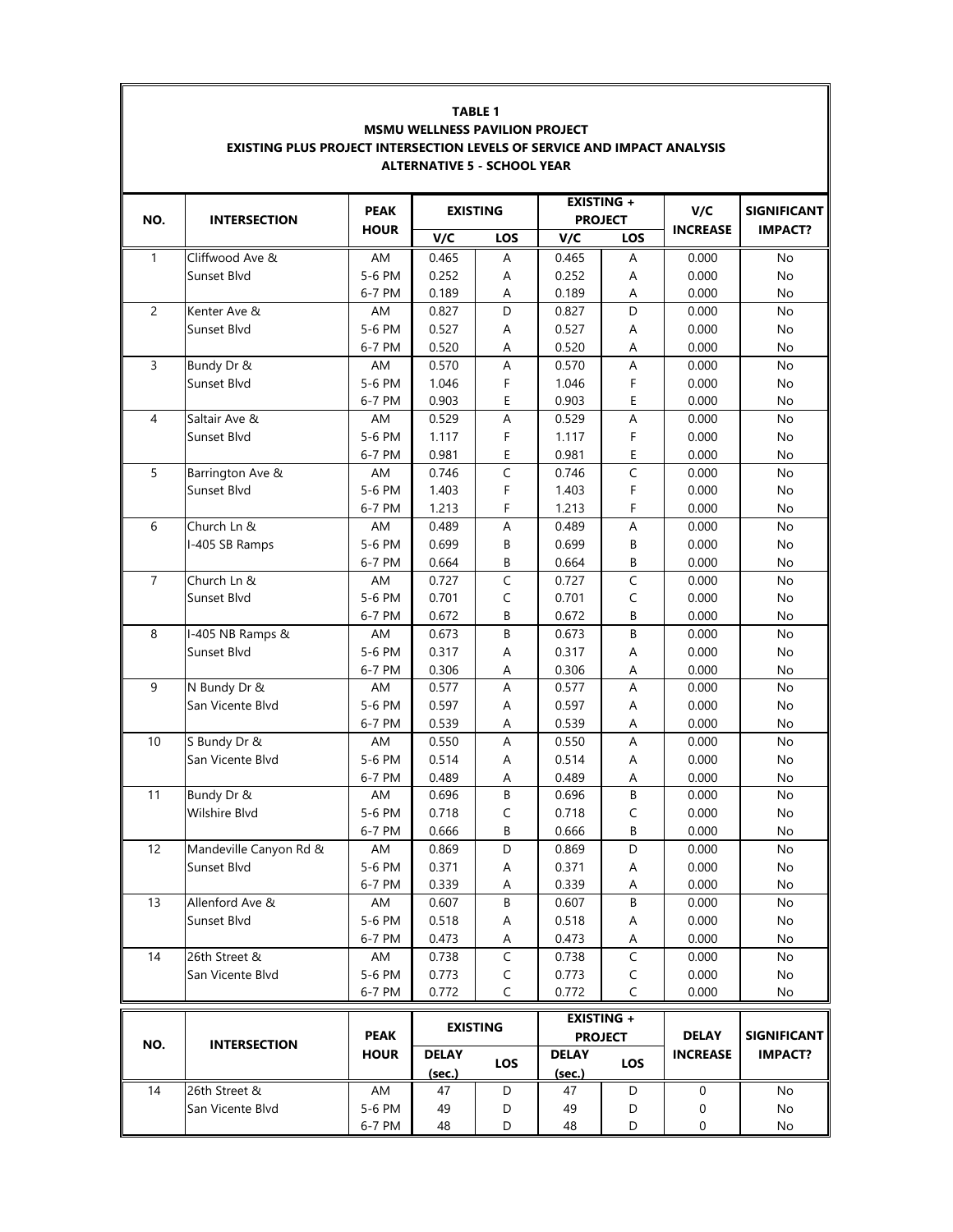| <b>MSMU WELLNESS PAVILION PROJECT</b><br><b>EXISTING PLUS PROJECT INTERSECTION LEVELS OF SERVICE AND IMPACT ANALYSIS</b><br><b>ALTERNATIVE 5 - SUMMER ANALYSIS</b> |                                                                                                      |                                  |                                  |                                                |                                  |                                                          |                                  |                                      |  |
|--------------------------------------------------------------------------------------------------------------------------------------------------------------------|------------------------------------------------------------------------------------------------------|----------------------------------|----------------------------------|------------------------------------------------|----------------------------------|----------------------------------------------------------|----------------------------------|--------------------------------------|--|
|                                                                                                                                                                    | <b>EXISTING +</b><br><b>EXISTING (2016)</b><br><b>PEAK</b><br><b>SUMMER</b><br><b>PROJECT SUMMER</b> |                                  |                                  |                                                |                                  |                                                          | V/C                              | <b>SIGNIFICANT</b>                   |  |
| NO.                                                                                                                                                                | <b>INTERSECTION</b>                                                                                  | <b>HOUR</b>                      | V/C                              | LOS                                            | V/C                              | <b>LOS</b>                                               | <b>INCREASE</b>                  | <b>IMPACT?</b>                       |  |
| $\mathbf{1}$                                                                                                                                                       | Cliffwood Ave &<br>Sunset Blvd                                                                       | AM<br>3-4 PM                     | 0.347<br>0.414                   | Α<br>Α                                         | 0.348<br>0.414                   | Α<br>А                                                   | 0.001<br>0.000                   | No<br>No                             |  |
| $\overline{2}$                                                                                                                                                     | Kenter Ave &                                                                                         | 5-6 PM<br>AM                     | 0.244<br>0.755                   | А<br>$\overline{C}$                            | 0.244<br>0.756                   | Α<br>$\mathsf C$                                         | 0.000<br>0.001                   | No<br>No                             |  |
|                                                                                                                                                                    | Sunset Blvd                                                                                          | 3-4 PM<br>5-6 PM                 | 0.732<br>0.540                   | $\mathsf C$<br>Α                               | 0.733<br>0.540                   | $\mathsf C$<br>А                                         | 0.001<br>0.000                   | No<br>No                             |  |
| $\overline{3}$                                                                                                                                                     | Bundy Dr &<br>Sunset Blvd                                                                            | AM<br>3-4 PM                     | 0.491<br>0.659                   | $\mathsf A$<br>В                               | 0.541<br>0.685                   | A<br>В                                                   | 0.050<br>0.026                   | No<br>No                             |  |
| $\overline{4}$                                                                                                                                                     | Saltair Ave &                                                                                        | 5-6 PM<br>AM                     | 0.940<br>0.431                   | E<br>A                                         | 0.949<br>0.449                   | E<br>A                                                   | 0.009<br>0.018                   | No<br>No                             |  |
|                                                                                                                                                                    | Sunset Blvd                                                                                          | 3-4 PM<br>5-6 PM                 | 0.726<br>1.139                   | $\mathsf C$<br>F                               | 0.730<br>1.140                   | $\mathsf C$<br>F                                         | 0.004<br>0.001                   | No<br>No                             |  |
| 5                                                                                                                                                                  | Barrington Ave &<br>Sunset Blvd                                                                      | AM<br>3-4 PM                     | 0.731<br>0.907                   | $\overline{C}$<br>E                            | 0.742<br>0.916                   | $\overline{C}$<br>E                                      | 0.011<br>0.009                   | No<br>No                             |  |
| 6                                                                                                                                                                  | Church Ln &                                                                                          | 5-6 PM<br>AM                     | 1.236<br>0.456                   | F<br>A                                         | 1.239<br>0.468                   | F<br>A                                                   | 0.003<br>0.012                   | No<br>No                             |  |
|                                                                                                                                                                    | I-405 SB Ramps                                                                                       | 3-4 PM<br>5-6 PM                 | 0.664<br>0.687                   | B<br>В                                         | 0.668<br>0.688                   | В<br>В                                                   | 0.004<br>0.001                   | No<br>No                             |  |
| $\overline{7}$                                                                                                                                                     | Church Ln &<br>Sunset Blvd                                                                           | AM<br>3-4 PM                     | 0.742<br>0.665                   | $\mathsf{C}$<br>B                              | 0.762<br>0.667                   | C<br>В                                                   | 0.020<br>0.002                   | No<br>No                             |  |
| 8                                                                                                                                                                  | I-405 NB Ramps &<br>Sunset Blvd                                                                      | 5-6 PM<br>AM<br>3-4 PM           | 0.633<br>0.663<br>0.373          | В<br>B<br>Α                                    | 0.634<br>0.666<br>0.376          | В<br>B<br>А                                              | 0.001<br>0.003<br>0.003          | No<br>No<br>No                       |  |
| 9                                                                                                                                                                  | N Bundy Dr &                                                                                         | 5-6 PM<br>AM                     | 0.326<br>0.464                   | Α<br>A                                         | 0.327<br>0.468                   | Α<br>Α                                                   | 0.001<br>0.004                   | No<br>No                             |  |
|                                                                                                                                                                    | San Vicente Blvd                                                                                     | 3-4 PM<br>5-6 PM                 | 0.586<br>0.599                   | Α<br>Α                                         | 0.588<br>0.599                   | А<br>Α                                                   | 0.002<br>0.000                   | No<br>No                             |  |
| 10                                                                                                                                                                 | S Bundy Dr &<br>San Vicente Blvd                                                                     | AM<br>3-4 PM<br>5-6 PM           | 0.478<br>0.547<br>0.518          | A<br>A<br>A                                    | 0.480<br>0.548<br>0.518          | A<br>Α<br>А                                              | 0.002<br>0.001<br>0.000          | No<br>No<br>No                       |  |
| 11                                                                                                                                                                 | Bundy Dr &<br>Wilshire Blvd                                                                          | AM<br>3-4 PM<br>5-6 PM           | 0.696<br>0.668<br>0.712          | B<br>В<br>$\mathsf C$                          | 0.697<br>0.669<br>0.712          | B<br>В<br>C                                              | 0.001<br>0.001<br>0.000          | No<br>No<br>No                       |  |
| 12                                                                                                                                                                 | Mandeville Canyon Rd &<br>Sunset Blvd                                                                | AM<br>3-4 PM<br>5-6 PM           | 0.440<br>0.445                   | Α<br>Α                                         | 0.440<br>0.446                   | Α<br>Α                                                   | 0.000<br>0.001<br>0.000          | No<br>No                             |  |
| 13                                                                                                                                                                 | Allenford Ave &<br>Sunset Blvd                                                                       | AM<br>3-4 PM                     | 0.330<br>0.534<br>0.611          | А<br>Α<br>В                                    | 0.330<br>0.535<br>0.611          | Α<br>Α<br>В                                              | 0.001<br>0.000                   | No<br>No<br>No                       |  |
| 14                                                                                                                                                                 | 26th Street &<br>San Vicente Blvd                                                                    | 5-6 PM<br>AM<br>3-4 PM<br>5-6 PM | 0.690<br>0.726<br>0.761<br>0.821 | B<br>$\mathsf C$<br>C<br>D                     | 0.690<br>0.727<br>0.761<br>0.821 | В<br>$\mathsf C$<br>C<br>D                               | 0.000<br>0.001<br>0.000<br>0.000 | No<br>No<br>No<br>No                 |  |
| NO.                                                                                                                                                                | <b>INTERSECTION</b>                                                                                  | <b>PEAK</b><br><b>HOUR</b>       | DELAY<br>(sec.)                  | <b>EXISTING (2016)</b><br><b>SUMMER</b><br>LOS | <b>DELAY</b><br>(sec.)           | <b>EXISTING +</b><br><b>PROJECT SUMMER</b><br><b>LOS</b> | <b>DELAY</b><br><b>INCREASE</b>  | <b>SIGNIFICANT</b><br><b>IMPACT?</b> |  |
| 14                                                                                                                                                                 | 26th Street &<br>San Vicente Blvd                                                                    | AM<br>3-4 PM                     | 46<br>47                         | D<br>D                                         | 46<br>47                         | D<br>D                                                   | 0<br>0                           | No<br>No                             |  |
|                                                                                                                                                                    |                                                                                                      | 5-6 PM                           | 74                               | E                                              | 74                               | Ε                                                        | 0                                | No                                   |  |

**TABLE 2**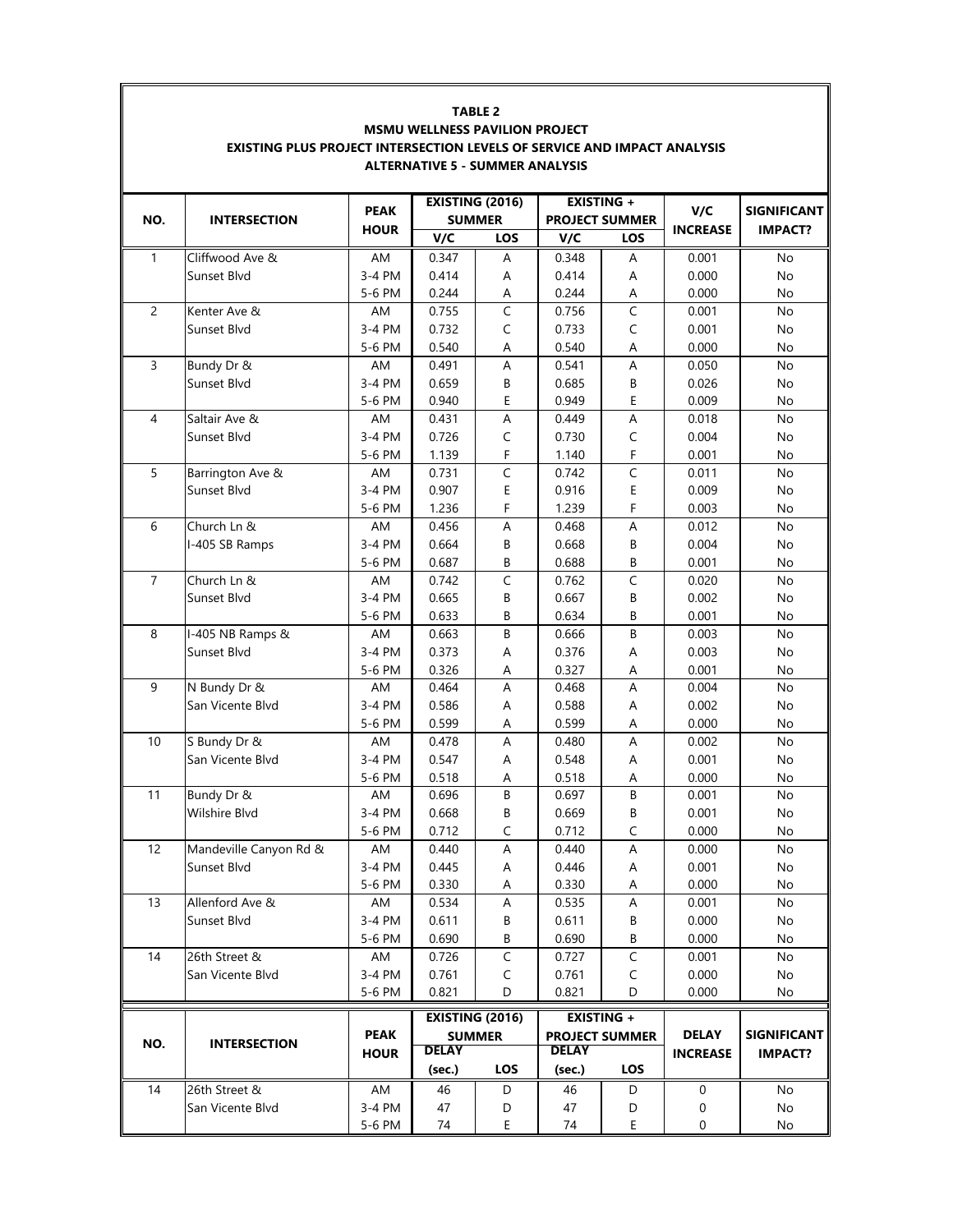|                | <b>TABLE 3</b><br>MSMU WELLNESS PAVILION PROJECT<br>FUTURE YEAR (2020) PLUS PROJECT INTERSECTION LEVELS OF SERVICE AND IMPACT ANALYSIS<br><b>ALTERNATIVE 5 - SCHOOL YEAR</b> |                            |                      |             |                                          |                |                 |                    |  |  |  |
|----------------|------------------------------------------------------------------------------------------------------------------------------------------------------------------------------|----------------------------|----------------------|-------------|------------------------------------------|----------------|-----------------|--------------------|--|--|--|
| NO.            | <b>INTERSECTION</b>                                                                                                                                                          | <b>PEAK</b><br><b>HOUR</b> | <b>FUTURE (2020)</b> |             | <b>FUTURE (2020) +</b><br><b>PROJECT</b> |                | V/C             | <b>SIGNIFICANT</b> |  |  |  |
|                |                                                                                                                                                                              |                            | V/C                  | LOS         | V/C                                      | LOS            | <b>INCREASE</b> | <b>IMPACT?</b>     |  |  |  |
| $\mathbf{1}$   | Cliffwood Ave &                                                                                                                                                              | AM                         | 0.501                | Α           | 0.501                                    | Α              | 0.000           | No                 |  |  |  |
|                | Sunset Blvd                                                                                                                                                                  | 5-6 PM                     | 0.278                | Α           | 0.278                                    | Α              | 0.000           | No                 |  |  |  |
|                |                                                                                                                                                                              | 6-7 PM                     | 0.214                | Α           | 0.214                                    | Α              | 0.000           | No                 |  |  |  |
| $\overline{c}$ | Kenter Ave &                                                                                                                                                                 | AM                         | 0.887                | D           | 0.887                                    | D              | 0.000           | <b>No</b>          |  |  |  |
|                | Sunset Blvd                                                                                                                                                                  | 5-6 PM                     | 0.624                | В           | 0.624                                    | В              | 0.000           | No                 |  |  |  |
|                |                                                                                                                                                                              | 6-7 PM                     | 0.605                | B           | 0.605                                    | В              | 0.000           | No                 |  |  |  |
| 3              | Bundy Dr &                                                                                                                                                                   | AM                         | 0.629                | $\sf B$     | 0.629                                    | B              | 0.000           | No                 |  |  |  |
|                | Sunset Blvd                                                                                                                                                                  | 5-6 PM                     | 1.146                | F           | 1.146                                    | F              | 0.000           | No                 |  |  |  |
|                |                                                                                                                                                                              | 6-7 PM                     | 0.997                | Е           | 0.997                                    | E              | 0.000           | No                 |  |  |  |
| $\overline{4}$ | Saltair Ave &                                                                                                                                                                | AM                         | 0.595                | A           | 0.595                                    | A              | 0.000           | <b>No</b>          |  |  |  |
|                | Sunset Blvd                                                                                                                                                                  | 5-6 PM                     | 1.223                | F           | 1.223                                    | F              | 0.000           | No                 |  |  |  |
| 5              |                                                                                                                                                                              | 6-7 PM<br>AM               | 1.076<br>0.829       | F<br>D      | 1.076<br>0.829                           | F<br>D         | 0.000<br>0.000  | No<br>No           |  |  |  |
|                | Barrington Ave &<br>Sunset Blvd                                                                                                                                              | 5-6 PM                     | 1.517                | F           | 1.517                                    | F              | 0.000           | No                 |  |  |  |
|                |                                                                                                                                                                              | 6-7 PM                     | 1.329                | F           | 1.329                                    | F              | 0.000           | No                 |  |  |  |
| $\overline{3}$ | Church Ln &                                                                                                                                                                  | AM                         | 0.532                | Α           | 0.532                                    | A              | 0.000           | <b>No</b>          |  |  |  |
|                | I-405 SB Ramps                                                                                                                                                               | 5-6 PM                     | 0.737                | C           | 0.737                                    | $\mathsf{C}$   | 0.000           | No                 |  |  |  |
|                |                                                                                                                                                                              | 6-7 PM                     | 0.699                | B           | 0.699                                    | В              | 0.000           | No                 |  |  |  |
| $\overline{7}$ | Church Ln &                                                                                                                                                                  | AM                         | 0.802                | D           | 0.802                                    | D              | 0.000           | No                 |  |  |  |
|                | Sunset Blvd                                                                                                                                                                  | 5-6 PM                     | 0.750                | $\mathsf C$ | 0.750                                    | $\mathsf C$    | 0.000           | No                 |  |  |  |
|                |                                                                                                                                                                              | 6-7 PM                     | 0.733                | $\mathsf C$ | 0.733                                    | $\mathsf C$    | 0.000           | No                 |  |  |  |
| 8              | I-405 NB Ramps &                                                                                                                                                             | AM                         | 0.766                | $\mathsf C$ | 0.766                                    | $\mathsf C$    | 0.000           | No                 |  |  |  |
|                | Sunset Blvd                                                                                                                                                                  | 5-6 PM                     | 0.340                | Α           | 0.340                                    | Α              | 0.000           | No                 |  |  |  |
|                |                                                                                                                                                                              | 6-7 PM                     | 0.342                | A           | 0.342                                    | А              | 0.000           | No                 |  |  |  |
| 9              | N Bundy Dr &                                                                                                                                                                 | AM                         | 0.675                | B           | 0.675                                    | B              | 0.000           | No                 |  |  |  |
|                | San Vicente Blvd                                                                                                                                                             | 5-6 PM                     | 0.694                | В           | 0.694                                    | В              | 0.000           | No                 |  |  |  |
|                |                                                                                                                                                                              | 6-7 PM                     | 0.635                | B           | 0.635                                    | B              | 0.000           | No                 |  |  |  |
| 10             | S Bundy Dr &                                                                                                                                                                 | AM                         | 0.642                | В           | 0.642                                    | В              | 0.000           | No                 |  |  |  |
|                | San Vicente Blvd                                                                                                                                                             | 5-6 PM                     | 0.619                | В           | 0.619                                    | В              | 0.000           | No                 |  |  |  |
|                |                                                                                                                                                                              | 6-7 PM                     | 0.592                | Α           | 0.592                                    | Α              | 0.000           | No                 |  |  |  |
| 11             | Bundy Dr &                                                                                                                                                                   | AM                         | 0.893                | D           | 0.893                                    | D              | 0.000           | No                 |  |  |  |
|                | Wilshire Blvd                                                                                                                                                                | 5-6 PM                     | 0.856                | D           | 0.856                                    | D              | 0.000           | No                 |  |  |  |
|                |                                                                                                                                                                              | 6-7 PM                     | 0.837                | D           | 0.837                                    | D              | 0.000           | No                 |  |  |  |
| 12             | Mandeville Canyon Rd &                                                                                                                                                       | AM                         | 0.920                | E           | 0.920                                    | Ε              | 0.000           | No                 |  |  |  |
|                | Sunset Blvd                                                                                                                                                                  | 5-6 PM                     | 0.400                | Α           | 0.400                                    | A              | 0.000           | No                 |  |  |  |
|                |                                                                                                                                                                              | 6-7 PM                     | 0.369                | Α           | 0.369                                    | Α              | 0.000           | No                 |  |  |  |
| 13             | Allenford Ave &                                                                                                                                                              | AM                         | 0.647                | B           | 0.647                                    | B              | 0.000           | No                 |  |  |  |
|                | Sunset Blvd                                                                                                                                                                  | 5-6 PM                     | 0.555                | Α           | 0.555                                    | А              | 0.000           | No                 |  |  |  |
|                |                                                                                                                                                                              | 6-7 PM                     | 0.508                | Α           | 0.508                                    | Α              | 0.000           | No                 |  |  |  |
| 14             | 26th Street &                                                                                                                                                                | AM                         | 0.799                | $\mathsf C$ | 0.799                                    | $\overline{C}$ | 0.000           | No                 |  |  |  |
|                | San Vicente Blvd                                                                                                                                                             | 5-6 PM                     | 0.837                | D           | 0.837                                    | D              | 0.000           | No                 |  |  |  |
|                |                                                                                                                                                                              | 6-7 PM                     | 0.836                | D           | 0.836                                    | D              | 0.000           | No                 |  |  |  |
|                |                                                                                                                                                                              | <b>PEAK</b>                | <b>FUTURE (2020)</b> |             | <b>FUTURE (2020) +</b><br><b>PROJECT</b> |                | <b>DELAY</b>    | <b>SIGNIFICANT</b> |  |  |  |
| NO.            | <b>INTERSECTION</b>                                                                                                                                                          | <b>HOUR</b>                | <b>DELAY</b>         |             | <b>DELAY</b>                             | LOS            | <b>INCREASE</b> | <b>IMPACT?</b>     |  |  |  |
|                |                                                                                                                                                                              |                            | (sec.)               | <b>LOS</b>  | (sec.)                                   |                |                 |                    |  |  |  |
| 14             | 26th Street &                                                                                                                                                                | AM                         | 61                   | Ε           | 61                                       | Ε              | $\mathbf 0$     | No                 |  |  |  |
|                | San Vicente Blvd                                                                                                                                                             | 5-6 PM                     | 51                   | D           | 51                                       | D              | 0               | No                 |  |  |  |
|                |                                                                                                                                                                              | 6-7 PM                     | 51                   | D           | 51                                       | D              | 0               | No                 |  |  |  |